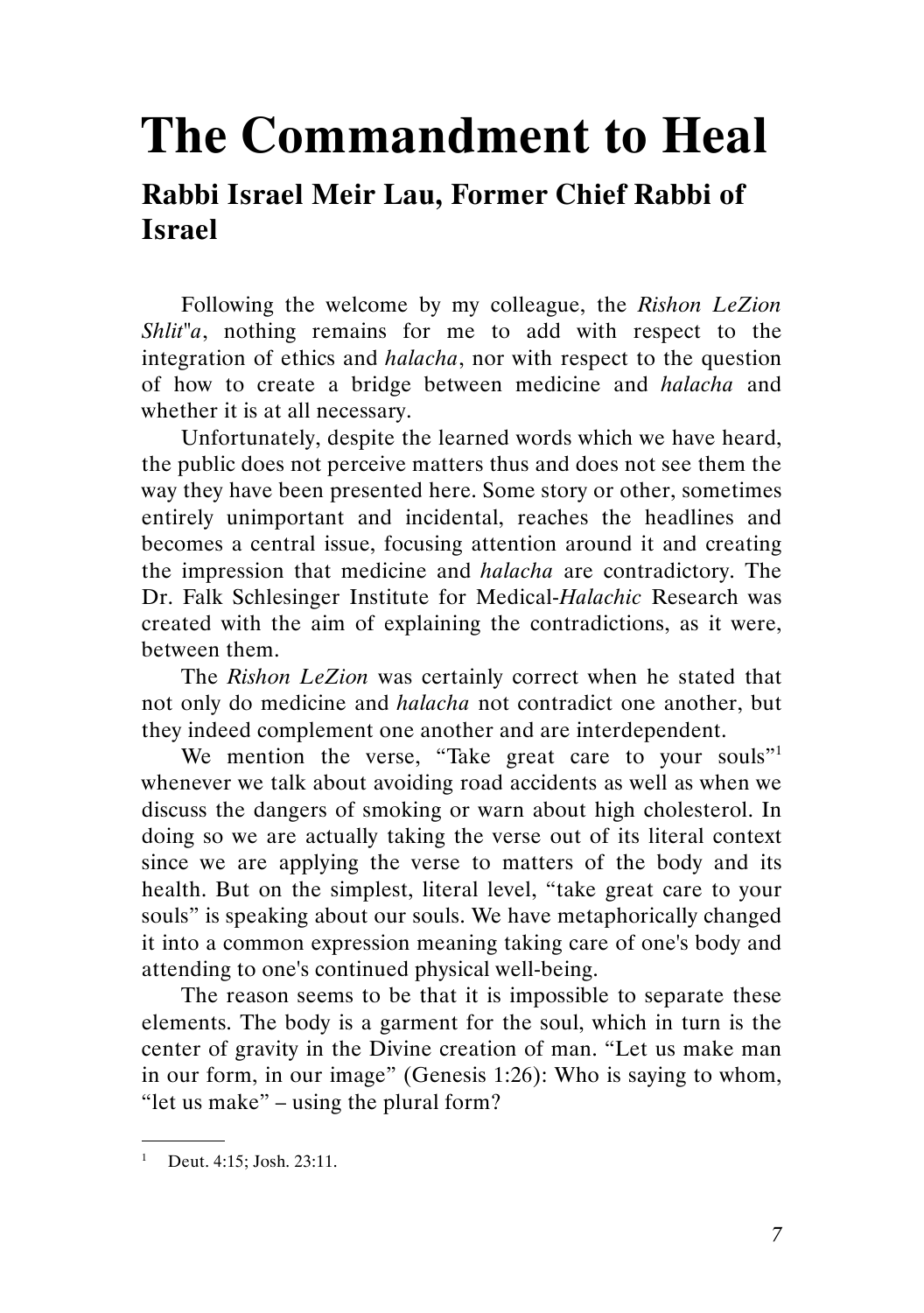The Ramban explains that God turned to the earth, saying, "You contribute the body, and I will contribute the soul." 'Let us make man in our form' – the physiological aspect, 'in our image' – the spiritual aspect, for it is impossible to separate things which are inherently attached. Hence there is also a connection to another verse: "And he shall cause him to be thoroughly healed,"<sup>2</sup> as well as a verse which presents it from the negative perspective: "You shall not stand by your neighbor's blood" (Levitcus 19:16). The Shulchan Aruch in Yoreh De'ah<sup>3</sup> concludes that one who refrains from healing his neighbor is compared to a murderer.

The Gemara<sup>4</sup> explains the verse "and you shall return it to him" (Deutronomy 22:4) as teaching us that 'returning a person's body to him,' *i.e.* healing him, is a biblically ordained commandment. The Torah states (Deutronomy 22:1-3): "You shall not see your brother's ox or his sheep fall down by the way, and hide yourself from them; you shall surely bring them back to your brother… So shall you do to his donkey, and so shall you do to his garment, and so shall you do to any lost thing of your brother, which he has lost and which you have found – you may not hide yourself." There is a positive commandment to return something which has been lost, and a negative commandment of 'not hiding' oneself from the property of others, including an ox or sheep, a donkey, a garment or any other lost property.

And when a person himself is in danger of being 'lost,' the Torah instructs us, "you shall return him," not simply "you shall surely bring them back" as concerning property. You are obligated to return the person to himself, *i.e.* his essence must not be allowed to be lost. These sources lead us to the inescapable conclusion that "Anyone who saves one life is compared to one who saves an entire world" – the blood of your brother as well as the blood of his descendants, as the Rishon LeZion mentioned.

My colleague mentioned the Ramban's words in his Torat ha-Adam, where he also raises a question: Why do we require the permission which the Torah grants to the doctors to heal? Is it not sufficient that we learn "You shall not stand by the blood of your neighbor?" If I am able to remove the pain suffered by my

.

<sup>2</sup> Ex. 21:19; see tractate Berachot 60a, Bava Kama 85a.

 $3^3$  Sec. 336:1.

<sup>4</sup> Sanhedrin 73a.